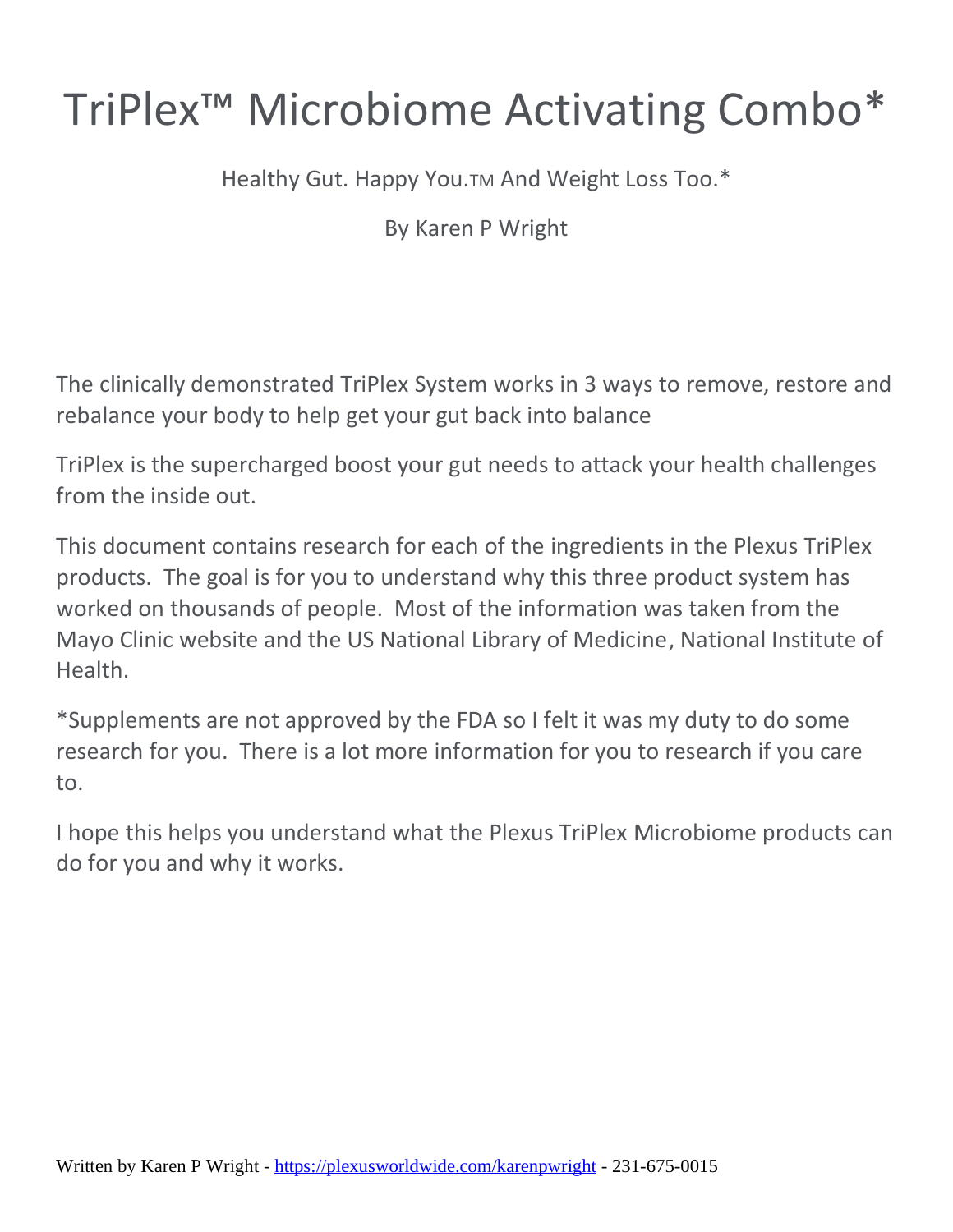# **Plexus® ProBio 5 Restores Balance.\***

Plexus ProBio 5 is formulated to promote an optimal gut health environment to balance intestinal yeast. This unique blend of enzymes and probiotics helps the gut maintain a healthy digestive environment \*

#### Benefits

- Keep intestinal yeast in balance\*
- Helps support a healthy intestinal tract\*
- Supports healthy digestion\*
- Helps improve natural response to imbalance\*
- Promotes healthy bacteria counts and pH levels in the gut\*

#### Features

- Delivers 2 billion CFU per capsule at time of manufacture
- No artificial colors, flavors, or preservatives
- Gluten Free

# Usage

- Take 1-2 capsules at bedtime on an empty stomach.
- Take up to four capsules at bedtime, until desired results are achieved.

#### Suggested Use: Take 1 capsule at bedtime.

Optimal Use: Take up to 4 capsules at bedtime, until desired results are achieved.

| <b>Supplement Facts</b><br>Serving Size 1 Capsule<br>Servings Per Container 60 |                           |                     |
|--------------------------------------------------------------------------------|---------------------------|---------------------|
|                                                                                | <b>Amount Per Serving</b> | % DV                |
| Vitamin C (as ascorbic acid)                                                   | 150 mg                    | 250%                |
| Vitamin B6 (as pyridoxine hydrochloride)                                       | $2.5$ mg                  | 125%                |
| Proprietary Enzyme Blend<br>Proteases                                          | 200 mg                    | $\star\star$<br>$+$ |
| Chitosanase (from Bacillus coagulans)                                          |                           | ÷÷                  |
| Cellulase                                                                      |                           | $+$                 |
| Serrapeptase (as Peptizyme SP <sup>®</sup> )                                   |                           | $+$                 |
| <b>Probiotic Blend</b>                                                         | 100 mg                    | $\overline{**}$     |
| <b>Bacillus coagulans</b>                                                      |                           | $+ +$               |
| Lactobacillus acidophilus                                                      |                           | $+$                 |
| Bifidobacterium longum                                                         |                           | $\overline{+}$      |
| Lactobacillus plantarum                                                        |                           | ≖                   |
| Saccharomyces boulardii                                                        |                           | $+ +$               |
| Grape seed extract                                                             | 25 mg                     | $+$                 |
| ** Daily Value (DV) not established                                            |                           |                     |

Other Ingredients: Gelatin, water, brown rice powder Distributed By: Plexus Worldwide® 480-998-3490 plexusworldwide.com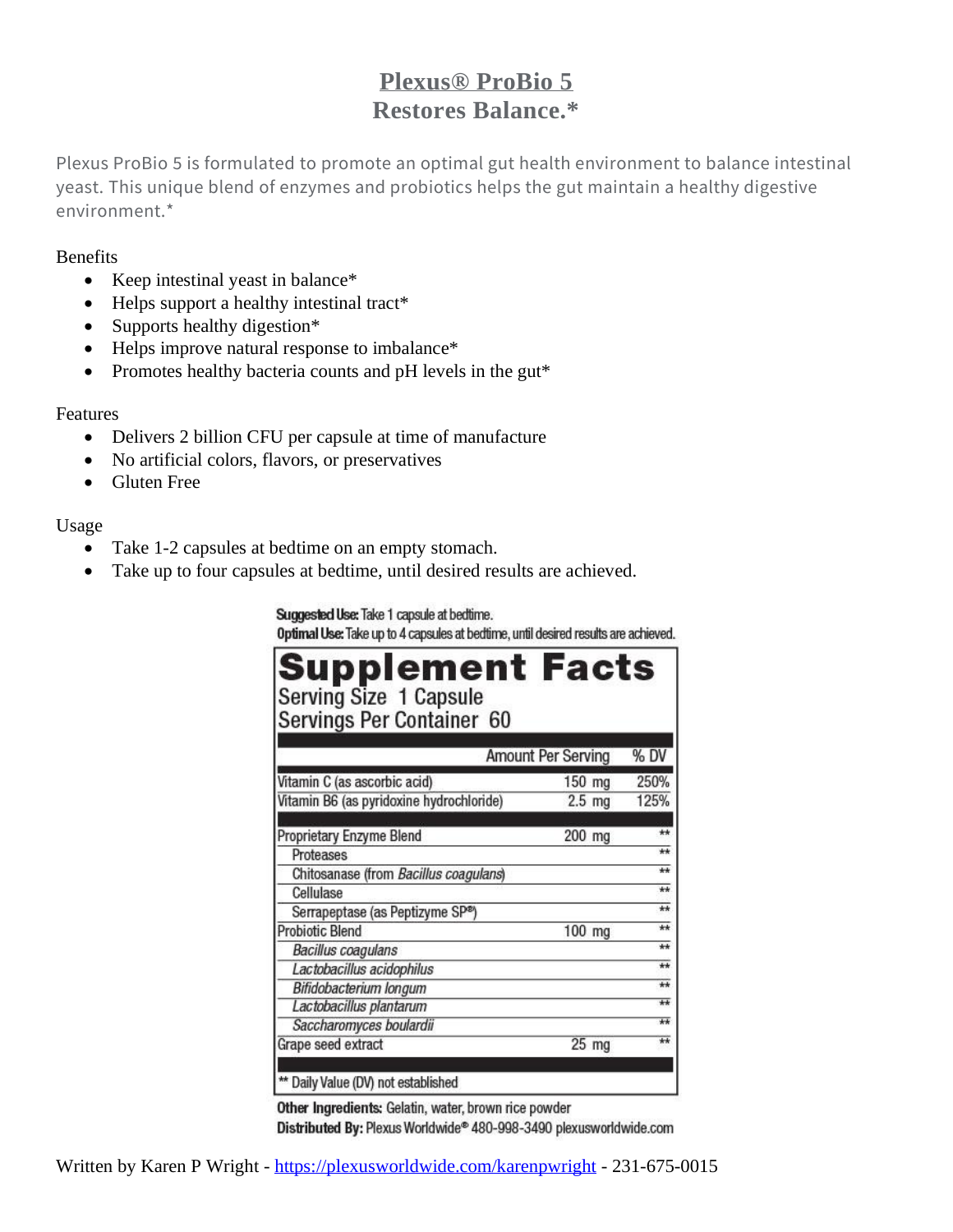# **Vitamin C (as ascorbic acid) (1)**

- A vitamin your body needs to form blood vessels, cartilage, muscle and collagen in bones.
- Vital to your body's healing process
- An antioxidant, vitamin C might help protect your cells against the effects of free radicals which play a role in heart disease, cancer and other diseases
- Helps your body absorb and store iron
- Because your body doesn't produce vitamin C, you need to get it from your diet
- People with gastrointestinal conditions and some types of cancer might be susceptible to vitamin C deficiency.
- Used to increase iron absorption from the gastrointestinal tract.
- Severe vitamin C deficiency can lead to a disease characterized by anemia, bleeding gums, bruising and poor wound healing (scurvy).

# **Vitamin B-6 (pyridoxine) (1)**

- Important for normal brain development and for keeping the nervous system and immune system healthy.
- Food sources of vitamin B-6 include poultry, fish, potatoes, chickpeas and bananas. Vitamin B-6 can also be taken as a supplement, typically as an oral capsule, tablet or liquid
- Important for normal brain development
- Keeps the nervous system and immune system healthy
- People who have kidney disease or conditions that prevent the small intestine from absorbing nutrients from foods (malabsorption syndromes) are more likely to be vitamin B-6 deficient.
- Certain genetic diseases and some epilepsy medications also can lead to deficiency. This can cause a condition in which you don't have enough healthy red blood cells to carry adequate oxygen to your body's tissues (anemia), confusion, depression and a weakened immune system.

# **Proprietary Enzyme Blend**

# Proteases (2)

- The current success of research in this group of ancient enzymes derives mainly from the large collection of findings demonstrating their relevance in the control of multiple biological processes in all living organisms
- Regulate the fate, localization, and activity of many proteins, modulate protein-protein interactions, create new bioactive molecules, contribute to the processing of cellular information, and generate, transduce, and amplify molecular signals
- Influence DNA replication and transcription, cell proliferation and differentiation, tissue morphogenesis and remodeling, heat shock and unfolded protein responses, angiogenesis, neurogenesis, ovulation, fertilization, wound repair, stem cell mobilization, hemostasis, blood coagulation, inflammation, immunity, autophagy, senescence, necrosis, and apoptosis
- Consistent with these essential roles of proteases in cell behavior and survival and death of all organisms, alterations in proteolytic systems underlie multiple pathological conditions such as cancer, neurodegenerative disorders, and inflammatory and cardiovascular diseases
- Accordingly, many proteases are a major focus of attention for the pharmaceutical industry as potential drug targets or as diagnostic and prognostic biomarkers
- Proteases play key role in plants and contribute to the processing, maturation, or destruction of specific sets of proteins in response to developmental cues or to variations in environmental conditions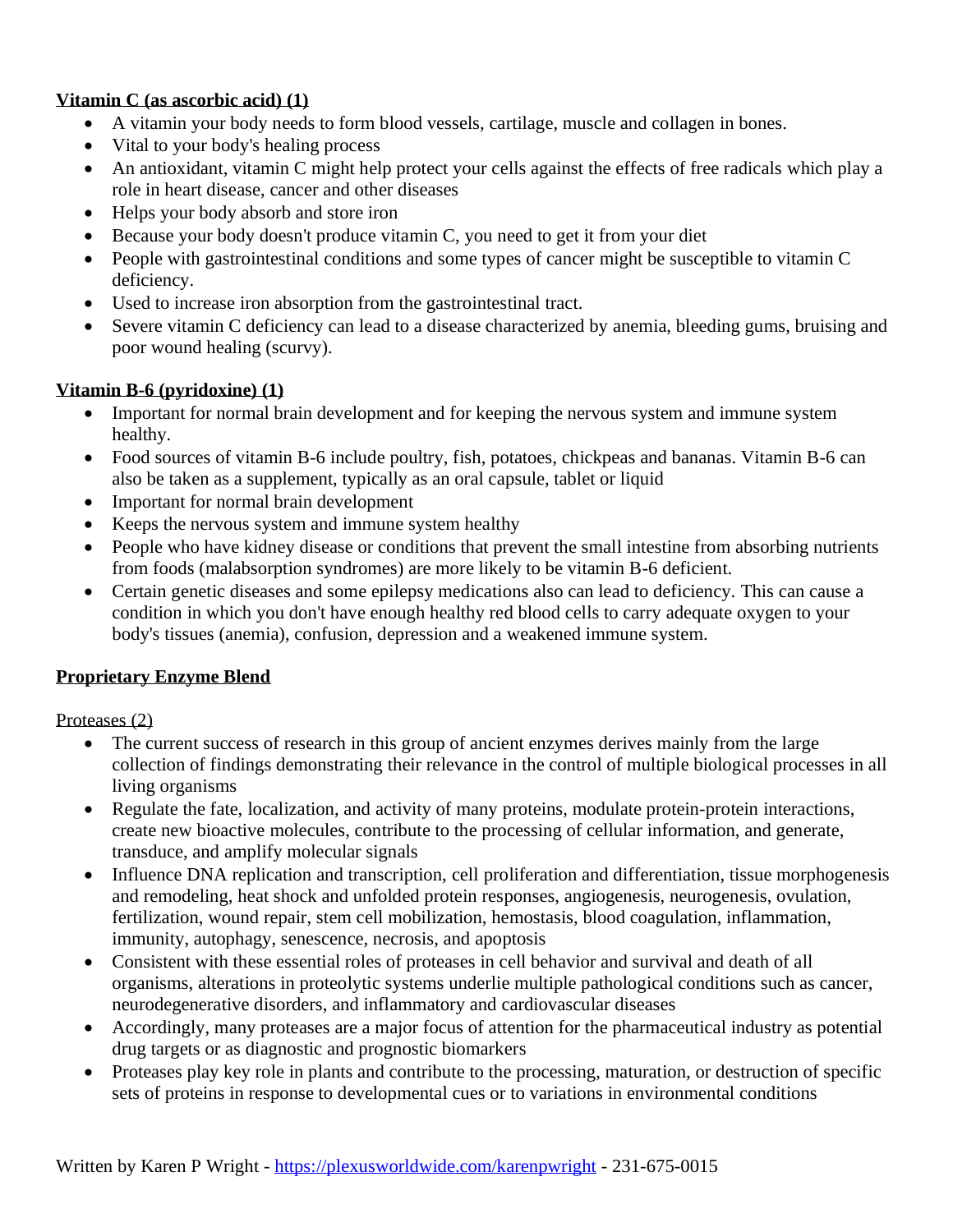Chitosanase (from Bacillus coagulans) (2)

- A polysaccharide consisting of 1,4-ß-linked d-glucosamine residues, partially substituted with N-acetyl group
- Has attracted attention among many researchers, because chitosan oligosaccharides are not only watersoluble, but also show various functional properties such:
	- o Anti-inflammatory
	- o Anti-oxidative
	- o Anti-tumor
	- o Preservative
	- o Prebiotic
- The major sources of chitosanase are bacteria, such as Bacillus, Serratia, Aeromonas, Streptomyces, Pseudomonas, and Paenibacillus.

# Cellulase (3)

- Cellulose, the substrate of cellulase, is the most abundant polysaccharide present on earth
- It is the main substance in plant materials
- Anselme Payne was the very first person to discover and isolate this compound from green plants
- Cellulosic materials have played a crucial role in daily human life
- Cellulase is also being highly recognized as an effective alternative to available antibiotics for treatment of biofilms produced by Pseudomonas. Therefore, the potential of cellulases to fight against antibioticresistant bacteria is a trend which will overcome problems in the healthcare sector

# Serrapeptase (as Peptizyme SP) (4)

- Serratiopeptidase has been used in Europe and Asia for over 30 years, but is relatively new in the United States and Canada
- Powerful anti-inflammatory properties
- Clinical studies have shown that it is effective in:
	- o reducing swelling and edema
	- o metabolizing scar tissues in the body
	- o useful for post-traumatic swelling, fibrocystic breast disease and bronchitis
	- o It can digest dead tissue, blood clots, cysts, and arterial plaques

# **Probiotic Blend**

Bacillus coagulans (5)

- Several spore-forming strains of Bacillus are marketed as probiotics due to their ability to survive harsh gastrointestinal conditions and confer health benefits to the host.
- Members of Bacillus genus form resistant dormant endospores as a protective mechanism during conditions of nutrient deprivation and environmental stress, which makes them resistant to extreme pH, UV irradiation, high temperatures, and solvents
- Bacillus probiotics are currently of keen interest to the probiotic industry as they can be marketed in the spore form, which has indefinite shelf life
- The tough coat of the spores helps these organisms to transit across gastric environmental barriers, and experiments conducted using a murine model have demonstrated that ingested Bacillus subtilis spores actually germinate, proliferate and re-sporulate in the gut
- Demonstrated to significantly improve abdominal pain and bloating associated with irritable bowel syndrome in two double-blind, randomized, placebo-controlled clinical trials
- Effective in the form of a synbiotic in improving symptoms of irritable bowel syndrome and childhood functional abdominal pain

Written by Karen P Wright - <https://plexusworldwide.com/karenpwright> - 231-675-0015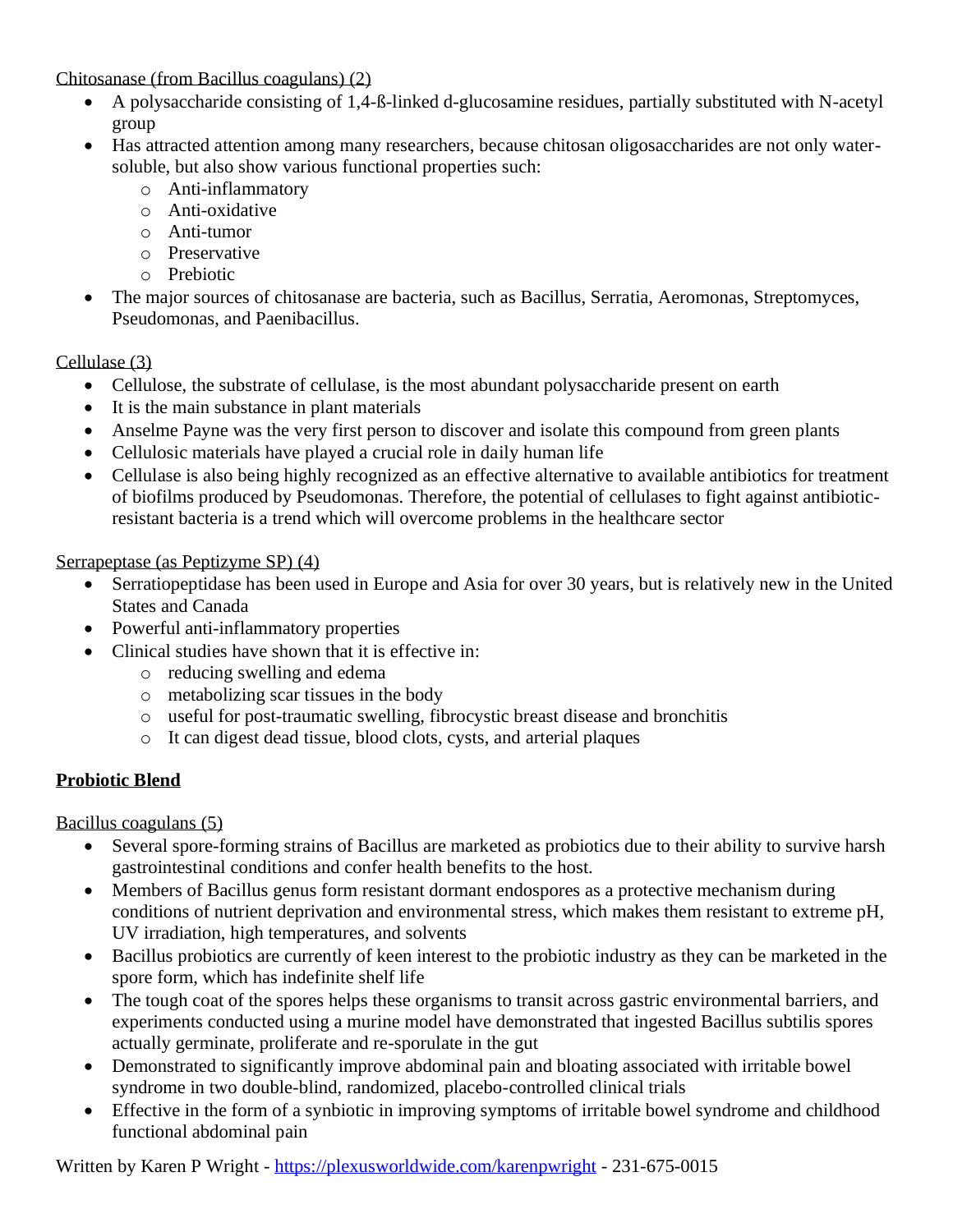- In a study of 40 Indian women, Bacillus coagulans, as an adjunct to antibiotic therapy has been demonstrated to have a positive effect in the treatment of bacterial vaginosis
- Bacillus coagulans has also been demonstrated to reduce symptoms of Clostridium difficile-induced colitis in mice
- Additionally, a study measuring the in vitro T-cell response of individuals consuming Bacillus coagulans suggests that this probiotic might increase immune response to viral infections

# Lactobacillus acidophilus (1)

- A probiotic that is used to help maintain the number of healthy bacteria in your stomach and intestines
- A bacterium found in the mouth, intestine and vagina, is used as a probiotic
- Probiotics are good bacteria that are either the same as or very similar to the bacteria that are already in your body

# Bifidobacterium longum (2)

- Bifidobacterium longum, a common component of infant gut microbiota, appears in the gut shortly after birth and can be detected there throughout an individual's lifespan
- The importance of the gut microbiota at the early stage of life has been well investigated. It is suggested that the gut microbial composition during this period is associated with the risk of diseases (e.g. allergy, asthma, and obesity) in the following life stages
- The composition of an infant's gut microbiota is influenced by various factors, such as the mode of delivery, diet, antibiotic usage during infancy, and host genetics

# Lactobacillus plantarum (2)

- Lactobacilli are widespread microorganisms which are extensively used in the food field both as technological starters in the fermented products and as probiotics due to their strain-specific healthy properties
- Among Lactobacilli, Lactobacillus plantarum is one of the most versatile species, including strains with valuable technological skills and recognized probiotic features
- More number of probiotic L. plantarum strains hold multipurpose features as they can both carry out appreciable fermentative and metabolic processes, e.g., increasing the amount of specific beneficial compounds such as vitamins in the fermented food product, and promote the maintenance of consumers' health, since their capacity to modulate the host immune response and to de novo produce vitamins in the human gut
- The increasing attention of consumers for healthy and natural food prompts food industry and scientific research to investigate the application of natural compounds for the processing of food products, in order to eliminate or reduce chemical additives used as antimicrobial agents. Thus, in recent decades, several lines of research have tried to find "the natural solution" to "the chemical problem." Among these, the selection of microbial molecules, and/or bacterial strains able to produce such compounds, to be used as antimicrobials and preservatives, proved that Lactic Acid Bacteria (LAB) could be suitable candidates for such "natural purpose"

# **Grape Seed Extract**

• This plant extract forms an interesting example of how product-specific research followed and contributed to the scientific evolution of botanical, biochemical and physiological insights during the post-WWII period. In this time, grape seed extracts constantly remained at the forefront of successive innovations in scientific investigation

Written by Karen P Wright - <https://plexusworldwide.com/karenpwright> - 231-675-0015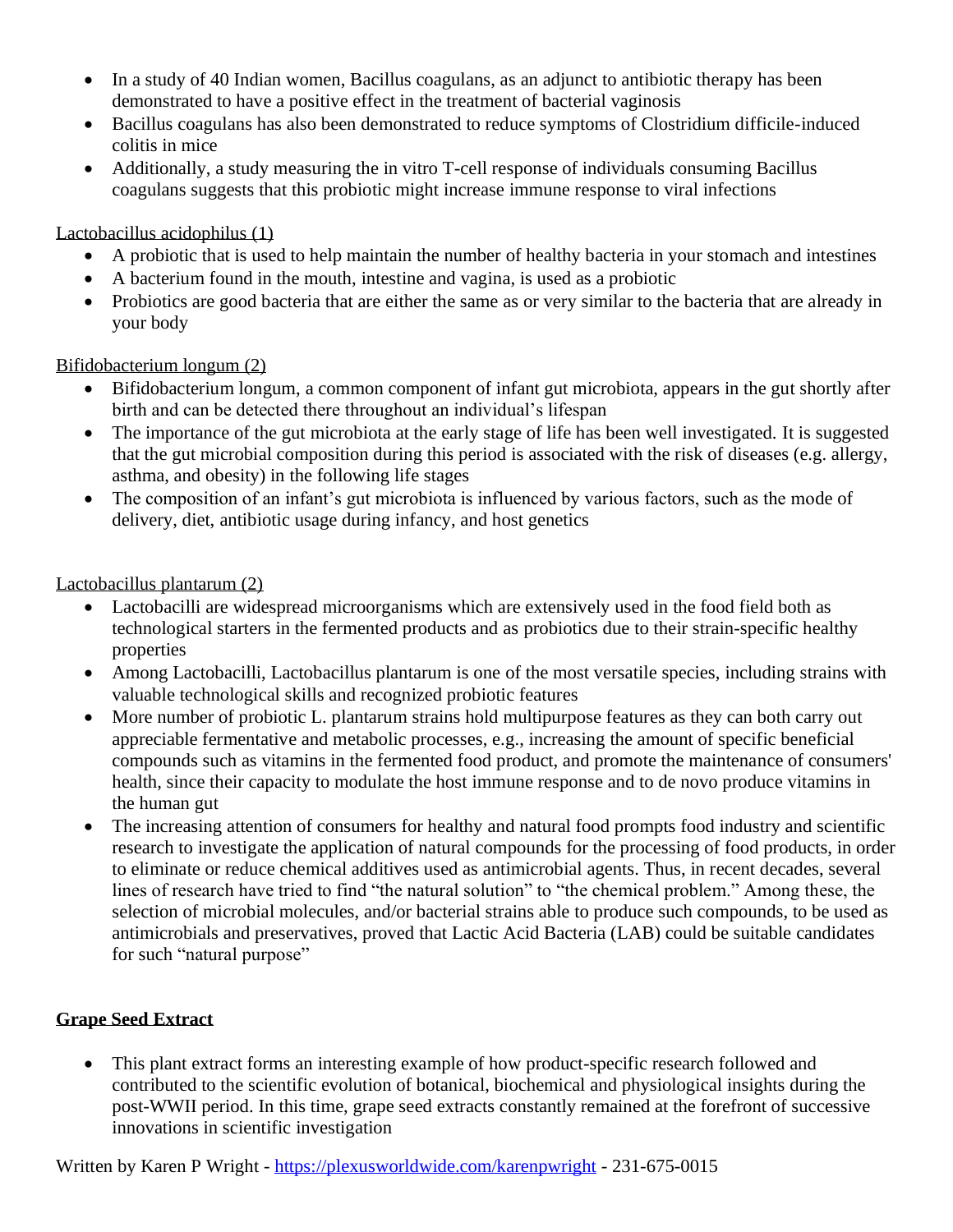- Applications have been found in the treatment of:
	- o chemo- and radiotherapy-induced toxicity
	- o chemoprevention
	- o cardiovascular diseases
	- o neurodegenerative diseases
	- o oral health
	- o cosmeceutical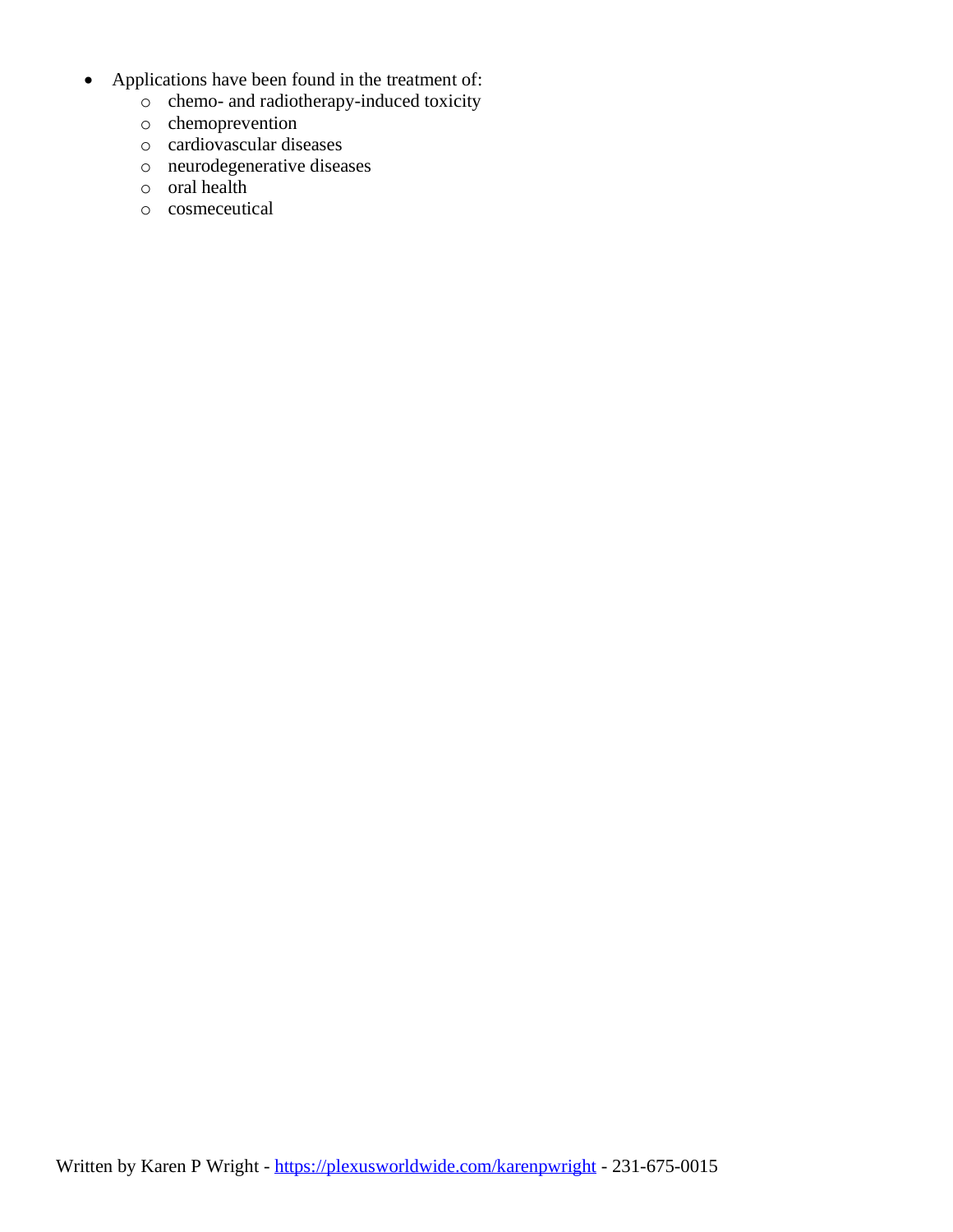# **Plexus Bio Cleanse™ Detox & Cleanse.\***

Plexus Bio Cleanse helps get your digestion on track by speeding up the removal of harmful microbes and substances to support your body's natural detoxification process.\*

Benefits

- Help cleanse the gastrointestinal tract\*
- Helps relieve gas, bloating, and discomfort\*
- Helps promote regularity\*
- Helps remove harmful microbes and substances\*
- Relieves occasional constipation\*

#### Features

- No artificial colors, flavors, or preservatives
- Gluten Free
- 100% Vegetarian

Usage

• Take 2 capsules with 8oz of water twice daily between meals or at night

# Suggested Use: 2 Capsules with 80z of

# water 2 times daily between meals.

|                                                                                            | % D'                                                                                                                                              |
|--------------------------------------------------------------------------------------------|---------------------------------------------------------------------------------------------------------------------------------------------------|
|                                                                                            | 250%                                                                                                                                              |
|                                                                                            | 95%                                                                                                                                               |
|                                                                                            | 2%                                                                                                                                                |
|                                                                                            | $\star\star$                                                                                                                                      |
| Serving Size 2 Capsules<br>Servings Per Container 60<br>Magnesium (as magnesium hydroxide) | <b>Supplement Facts</b><br><b>Amount Per Serving</b><br>150 mg<br>380 mg<br>50 mg<br>50 mg<br>(Orange (peel), lemon (peel), quince (whole fruit)) |

Other Ingredients: Hypromellose (vegetarian capsule), rice flour

Not recommended for use by children under 18. If pregnant or nursing, consult your physician prior to use. Keep out of reach of children. Store in a cool, dry place.

Distributed By: Plexus Worldwide® 480-998-3490 · plexusworldwide.com

^Free of milk, eggs, fish, shellfish, tree nuts, peanuts, wheat, and soy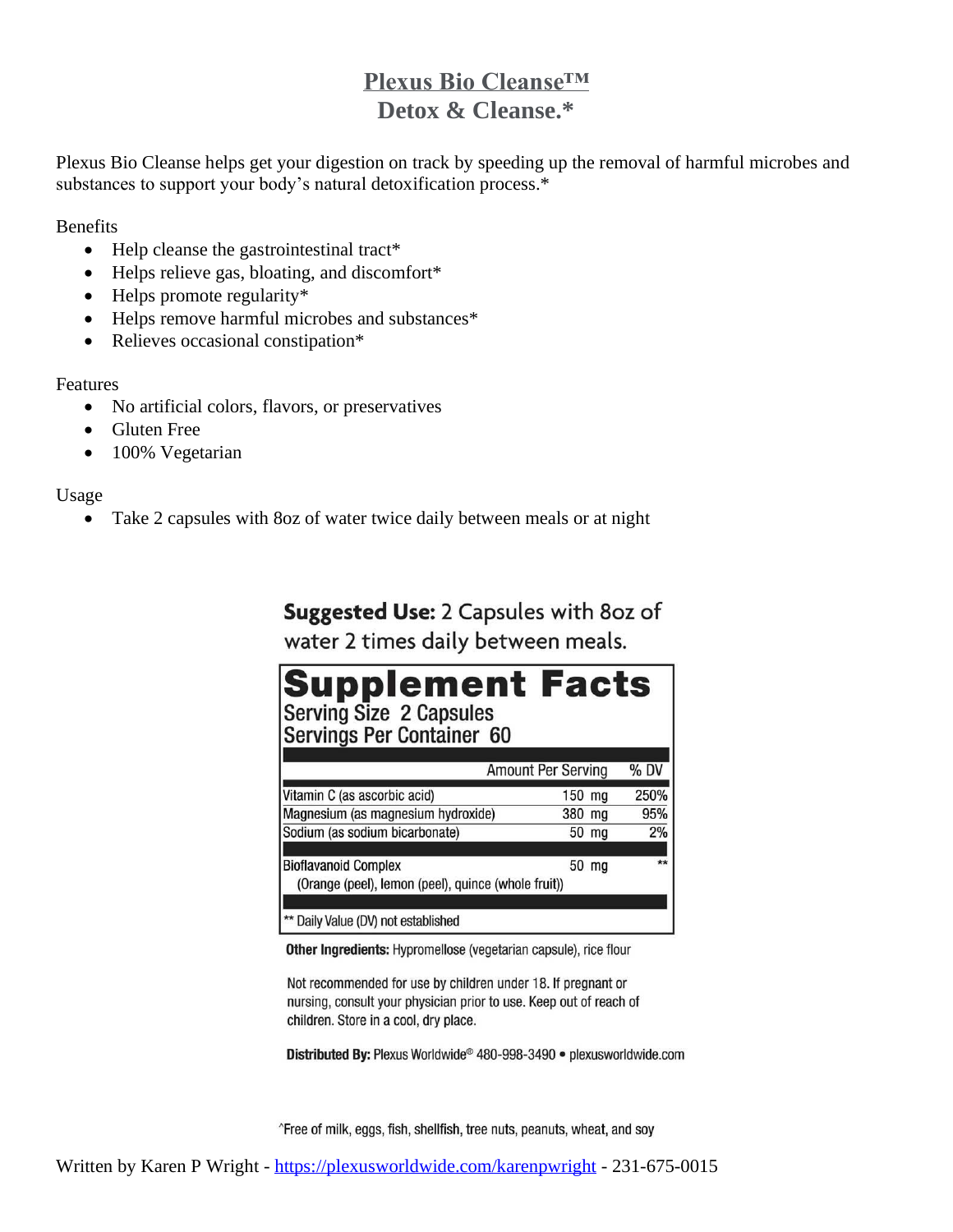# **Vitamin C (as ascorbic acid) (1)**

- A vitamin your body needs to form blood vessels, cartilage, muscle and collagen in bones.
- Vitamin C is also vital to your body's healing process.
- An antioxidant, vitamin C might help protect your cells against the effects of free radicals which play a role in heart disease, cancer and other diseases.
- Vitamin C also helps your body absorb and store iron.
- Because your body doesn't produce vitamin C, you need to get it from your diet.
- People with gastrointestinal conditions and some types of cancer might be susceptible to vitamin C deficiency.
- Vitamin C is also used to increase iron absorption from the gastrointestinal tract.
- Severe vitamin C deficiency can lead to a disease characterized by anemia, bleeding gums, bruising and poor wound healing (scurvy).

#### **Magnesium (as magnesium hydroxide)**

- Magnesium is a naturally occurring mineral
- Reduces stomach acid, and increases water in the intestines which may induce defecation
- A laxative to relieve occasional constipation (irregularity)
- An antacid to relieve indigestion, sour stomach, and heartburn

#### **Sodium (as sodium bicarbonate)**

- Known as baking soda, is used to relieve:
	- o Heartburn
	- o sour stomach
	- o acid indigestion by neutralizing excess stomach acid
	- o treats the symptoms of stomach or duodenal ulcers
- makes the blood and urine more alkaline in certain conditions.

#### **Bioflavonoid Complex**

- Orange peel, lemon peel, quince whole fruit
- Citrus bioflavonoids and related substances are widely used in Europe to treat diseases of the blood vessels and lymph system, including hemorrhoids , chronic venous insufficiency , leg ulcers, easy bruising , nosebleeds , and lymphedema following breast cancer surgery
- These compounds are thought to work by strengthening the walls of blood vessels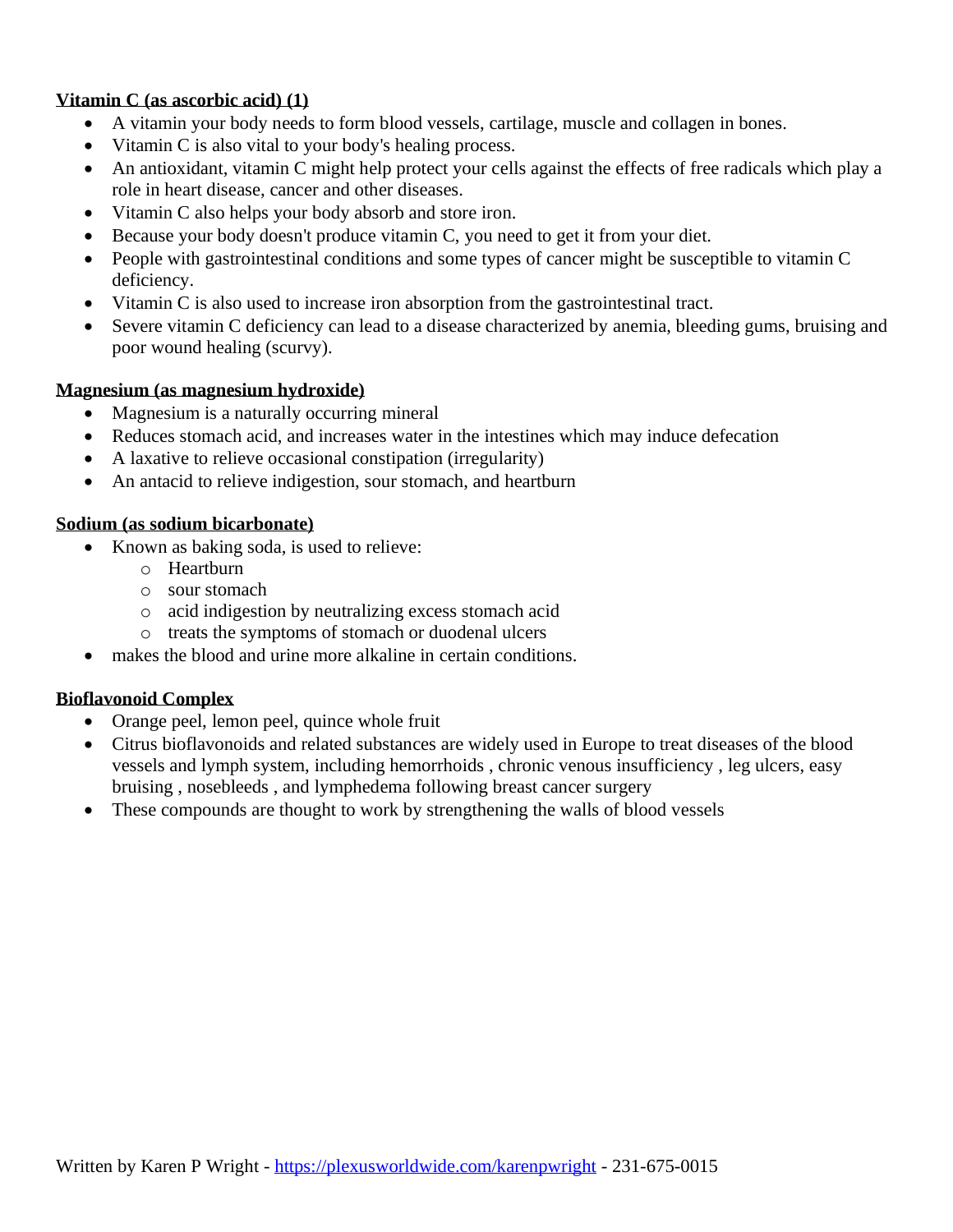# **Plexus Slim® Microbiome Activating\***

This is how healthy happens!<sup>™</sup>

Nutrition never tasted so delicious. Slim features a premium microbiome activating formula that contains ingredients clinically demonstrated to improve your gut health and promote weight loss! Slim is a no-brainer. Feed your gut beneficial prebiotics, support a healthy glucose metabolism, and lose weight - all with one greattasting pink drink.◊\*

# [Click here to access the Plexus Slim® Microbiome Activating\\* Reference Sheet](https://d2xz00m0afizja.cloudfront.net/cdn/plexus-slim-info-sheet.pdf)

**Benefits** 

- Clinically demonstrated to help you lose weight\*
- Promotes the growth of good gut microbes $\diamond^*$
- Increases Lactobacillus by 365 times and Bifidobacterium by 290 times contributing to overall health◊\*
- Increases the metabolism enhancing Akkermansia microbes by 250 times  $\diamond^*$
- Supports healthy glucose metabolism\*
- Clinically studied XOS prebiotic
- Patent pending formula

# Features

- Delicious raspberry, lemon, watermelon flavor
- No artificial sweeteners, flavors or preservatives
- 30 single serve packets
- Only 5 calories
- Gluten Free
- 100% Vegetarian
- Non-GMO

Usage

- Pour one packet of Plexus Slim into 12-20 ounces of water, shake well, and drink 30-60 minutes before a meal
- Use Slim 1 2 times per day. Results may vary by person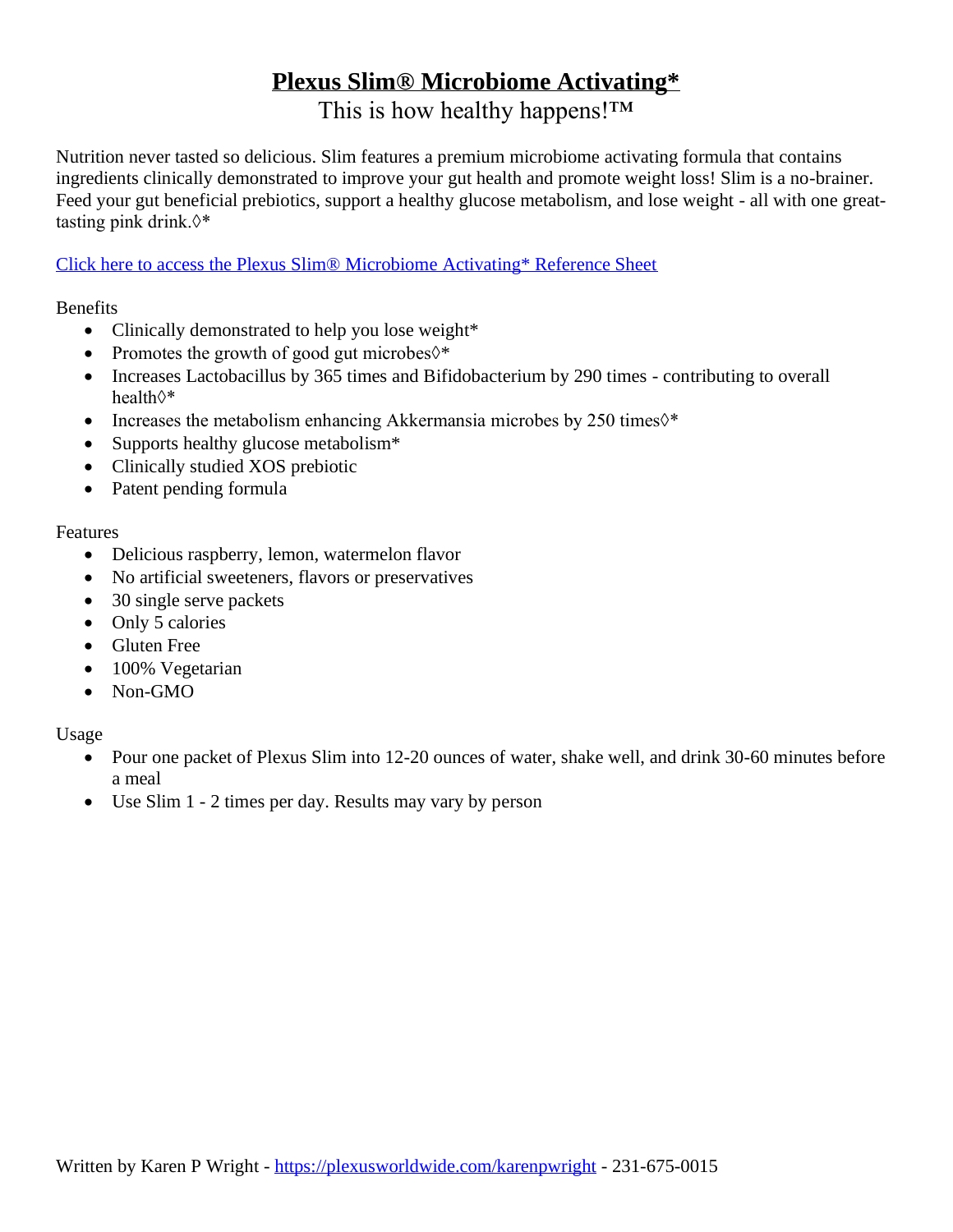|                                                                                                                                                                                                                                      | <b>Amount Per Serving</b> | % DV     |
|--------------------------------------------------------------------------------------------------------------------------------------------------------------------------------------------------------------------------------------|---------------------------|----------|
| <b>Calories</b>                                                                                                                                                                                                                      | 5 cal                     |          |
| <b>Total Carbohydrate</b>                                                                                                                                                                                                            | 2 g                       | $1\%***$ |
| Chromium<br>(as chromium polynicotinate)                                                                                                                                                                                             | 200 mcg                   | 167%     |
| Xylooligosaccharide                                                                                                                                                                                                                  | 1,000 mg                  | **       |
| Plexus Slim® Blend<br>Green coffee (Coffea robusta) bean extract (contains<br>50% chlorogenic acid and less than 2% natural<br>caffeine), Garcinia cambogia fruit extract, alpha lipoic<br>acid, Mulberry (Morus alba) fruit extract | 531 mg                    | **       |
| *** Percent Daily Values are based on 2,000 calorie diet<br>** Daily Value (DV) not established                                                                                                                                      |                           |          |

Not recommended for use by children under 18. If pregnant or nursing, consult your physician prior to use. Keep out of reach of children.

Avoid direct sunlight and excess heat.

Chromium (as chromium polynicotinate) (1) (2) (6)

- In 2005 the US Food and Drug Administration permitted a qualified health claim indicating that the evidence for chromium picolinate supplements in reducing the risk of insulin resistance and, possibly, T2DM is highly uncertain
- A complex of trivalent chromium and nicotinic acid.
- Boosts the effectiveness of insulin, which helps keep your blood sugar at optimal levels
- Participates in the metabolism of carbohydrate, fat and protein
- Chromium polynicotinate sounds similar to another chromium supplement called chromium picolinate, but the picolinate-containing supplement can affect brain neurotransmitters -- a danger not associated with chromium polynicotinate.
- Don't take supplements if you have liver or kidney disease
- It is a mineral called an "essential trace element" because very small amounts of chromium are necessary for human health
- Chromium is taken by mouth for improving blood sugar control in people with prediabetes, type 1 and type 2 diabetes, and high blood sugar due to taking steroids and HIV treatments.
- Taken by mouth for:
	- o Depression
	- o Turner syndrome
	- o polycystic ovary syndrome (PCOS)
	- o lowering "bad" cholesterol
	- o raising "good" cholesterol in people taking heart medications called beta blockers
	- o obesity
	- o metabolic syndrome
	- o heart attack
	- o schizophrenia
	- o bipolar disorder

Written by Karen P Wright - <https://plexusworldwide.com/karenpwright> - 231-675-0015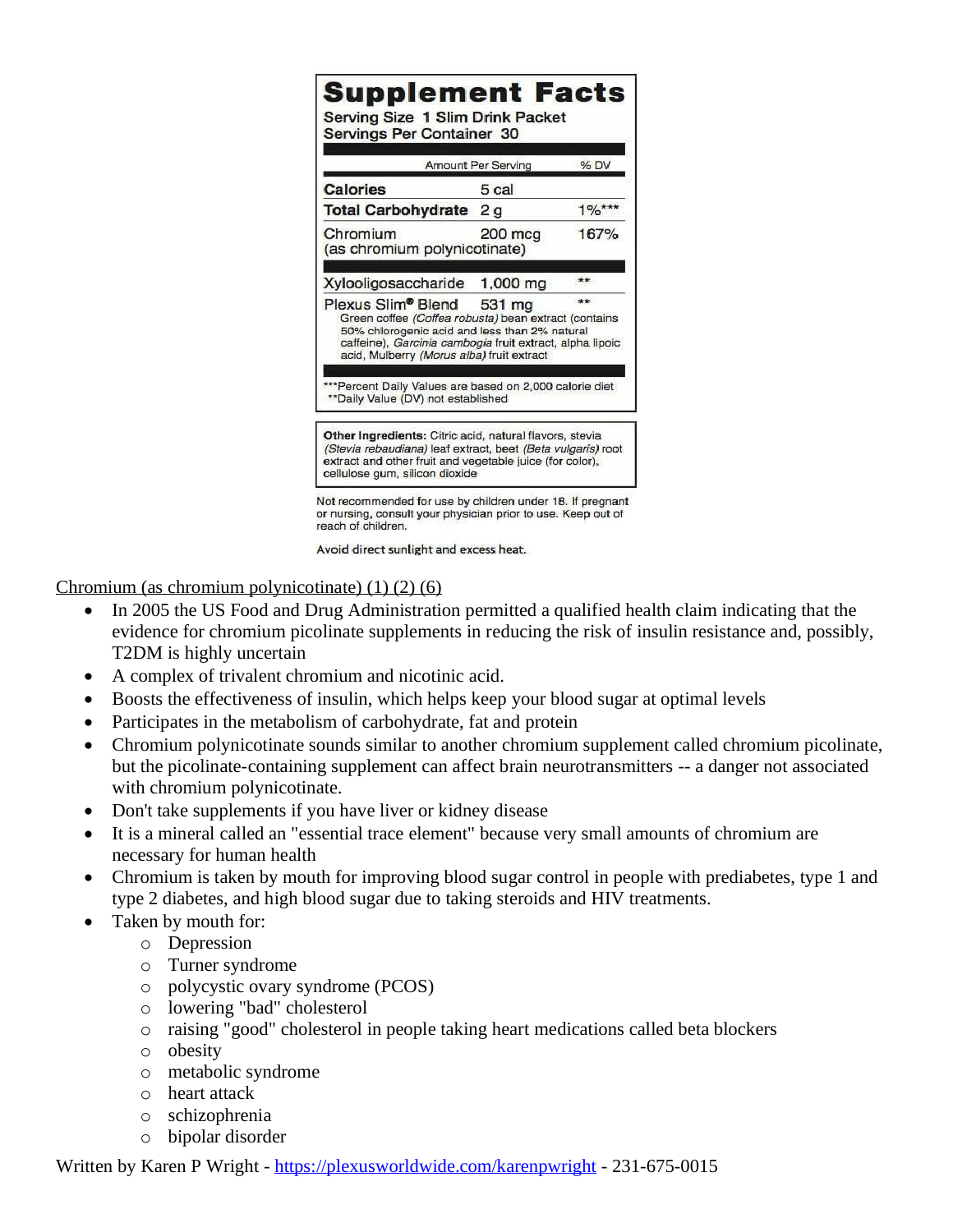- o binge eating disorder
- o a disease called reactive hypoglycemia
- o body conditioning including weight loss
- o increasing muscle
- o decreasing body fat
- o improves athletic performance
- o increases energy
- o treats a decline in memory and thinking skills in older people that is more than what is normal for their age

#### Xylooligosaccharide (XOS) (2)

- Significantly modified the gut microbiota and resulted in dramatic shifts of 4 bacterial taxa associated with Pre-diabetes Mellitus
- A prebiotic fiber that feeds good bacteria
- Derived from a Non-GMO corn-derived form of oligosaccharide called Xylooligosacchaide
- In a double-blind, randomized, placebo-controlled study, researchers at the University of California at Los Angeles (UCLA) found that daily doses of XOS as low as 1 gram strongly fosters the growth of bifidobacteria and other good gut microbes, while helping reduce bad bacteria in healthy people
- Effective in promoting the intestinal health

#### **Plexus Slim Blend**

Green Coffee (coffea robusta) bean extract (contains 50% chlorogenic acid and less than 2% natural caffeine)

- Evidence indicates that the intake of green coffee extract can promote weight loss (2)
- Green coffee bean extract is derived from coffee that has not yet been roasted
- Green coffee beans have a higher level of Chlorogenic acid compared to regular, roasted coffee beans
- Chlorogenic acid is a phytochemical that acts as an alpha-glucosidase inhibitor
- Chlorogenic acid can help maintain healthy blood glucose already in the normal range
- Chlorogenic acid may also induce body fat loss via increasing body heat produced
- Plexus Slim uses a Non-GMO green coffee bean extract standardized to 50% Chlorogenic acid and less than 2% of natural caffeine.\*

# Garcinia cambogia fruit extract

- Garcinia Cambogia is a citrus fruit tree that grows in Southeast Asia
- Plexus uses a standardized extract from the fruit rind that contains a phytonutrient called hydroxycitric acid (HCA), which is bioactive compound
- Plexus Slim uses a Non-GMO Garcinia Cambogia extract to promote
	- o Loss of appetite or desire to eat less than usual.
	- o Reduced cravings for unhealthy foods
	- o Positive mood (feeling happier, energetic, etc.)
	- o Increase in concentration and energy
	- o Stabilized sugar levels
	- o Improved bowel movements
	- o Reduced joint pains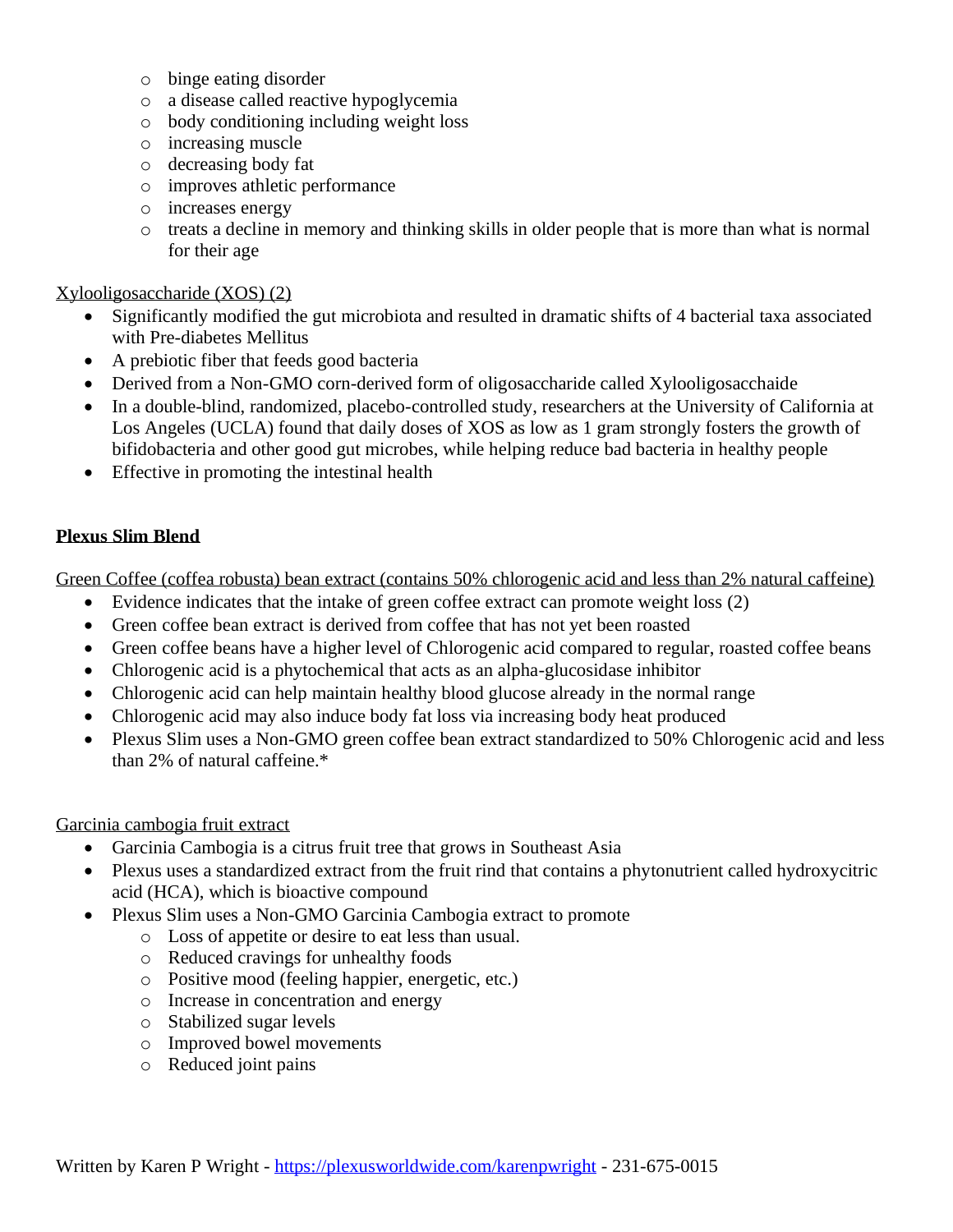#### Alpha lipoic acid (1)

- An antioxidant the body can use to prevent or manage a tissue-damaging process called oxidative stress
- Oxidative stress is a part of the diabetic neuropathy disease process
- Has been shown to reduce blood sugar levels

#### Mulberry (Morus alba) fruit extract (2)

- Anthocyanins from mulberry fruits can inhibit the oxidation of low-density lipoprotein (LDL) and scavenge free radicals. Studies have shown that the Mulberry fruit may help with:
	- o Cardiovascular disease
	- o Diabetes
	- o Obesity
	- o Gastrointestinal tract cancer tumors
	- o Fatty liver disease
	- o Antioxidant to reduce exercise-induced oxidative stress and physical fatigue
	- o Protect against brain damage

Other Ingredients: Citric acid, natural flavors, stevia (Stevia rebaudiana) leaf extract, beet (Beta vulgaris) root extract and other fruit and vegetable juice (for color), cellulose gum, silicon dioxide